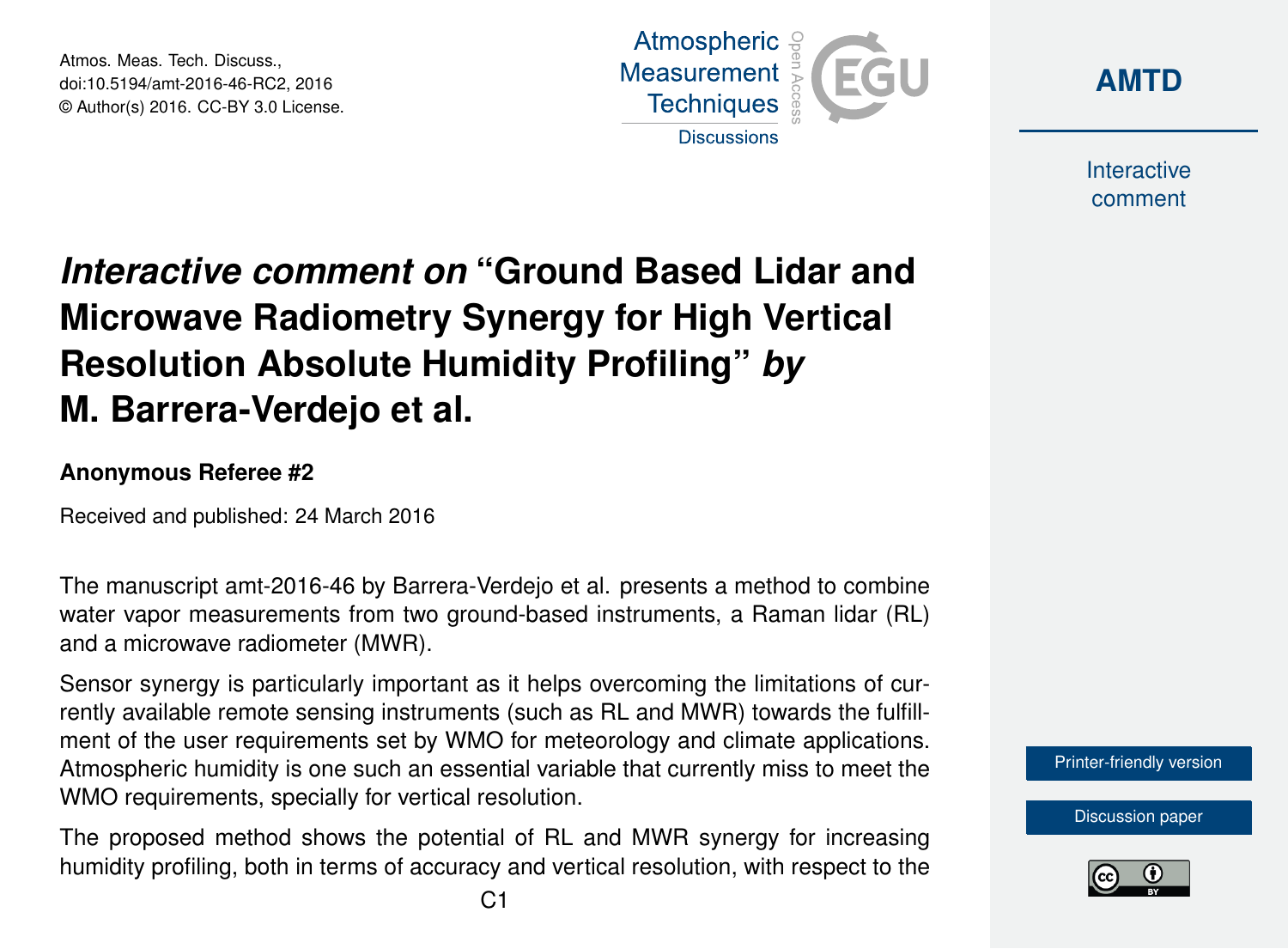observations from the two separate instruments. In addition, the manuscript evaluates the effects caused by incorrect estimate of the instrument specification, such as the RL overlap function and measurement uncertainties.

I believe the manuscript is worth publication. I only have the few minor comments below, which I believe would improve the manuscript, if properly addressed.

- L291: The authors choose to use as input to the Optimal Estimation Method (OEM) a mix of retrievals (RL absolute humidity) and direct observations (MWR Tb). I'm not against this approach, but I suggest the authors explain the reason behind this choice in Section 3.3

- L313: Maybe this is stated before, but it would be worth reminding here: how was the prior knowledge estimated?

- L396: there are few cases in which the joint IWV differs more than MWR only from GPS. Particularly one point at 22 kg/m2 while GPS is 14 kg/m2, where it seems that the joint retrieval has followed the lidar IWV. Could you comment on the nature of these few cases?

- Figure 2: The caption miss to explain what the horizontal blue lines mean. I guess these indicate the estimated retrieval error, but it should be explained.

- Figure 4: It would be useful to see the same time-height cross section as seen from the two separated instruments (preferably with the native retrievals) to appreciate visually the added value of synergy.

- Figure 5: Panel a: It says clear-sky data only are presented, but I don't see any gaps for cloudy-sky periods. Gaps were shrunk or is it a 25-day clear-sky period? Not clear. Please explain in the caption. Panel b: I guess the first and last panels should be switched. Or alternatively the caption should say from right to left.

Typos:

## **[AMTD](http://www.atmos-meas-tech-discuss.net/)**

Interactive comment

[Printer-friendly version](http://www.atmos-meas-tech-discuss.net/amt-2016-46/amt-2016-46-RC2-print.pdf)